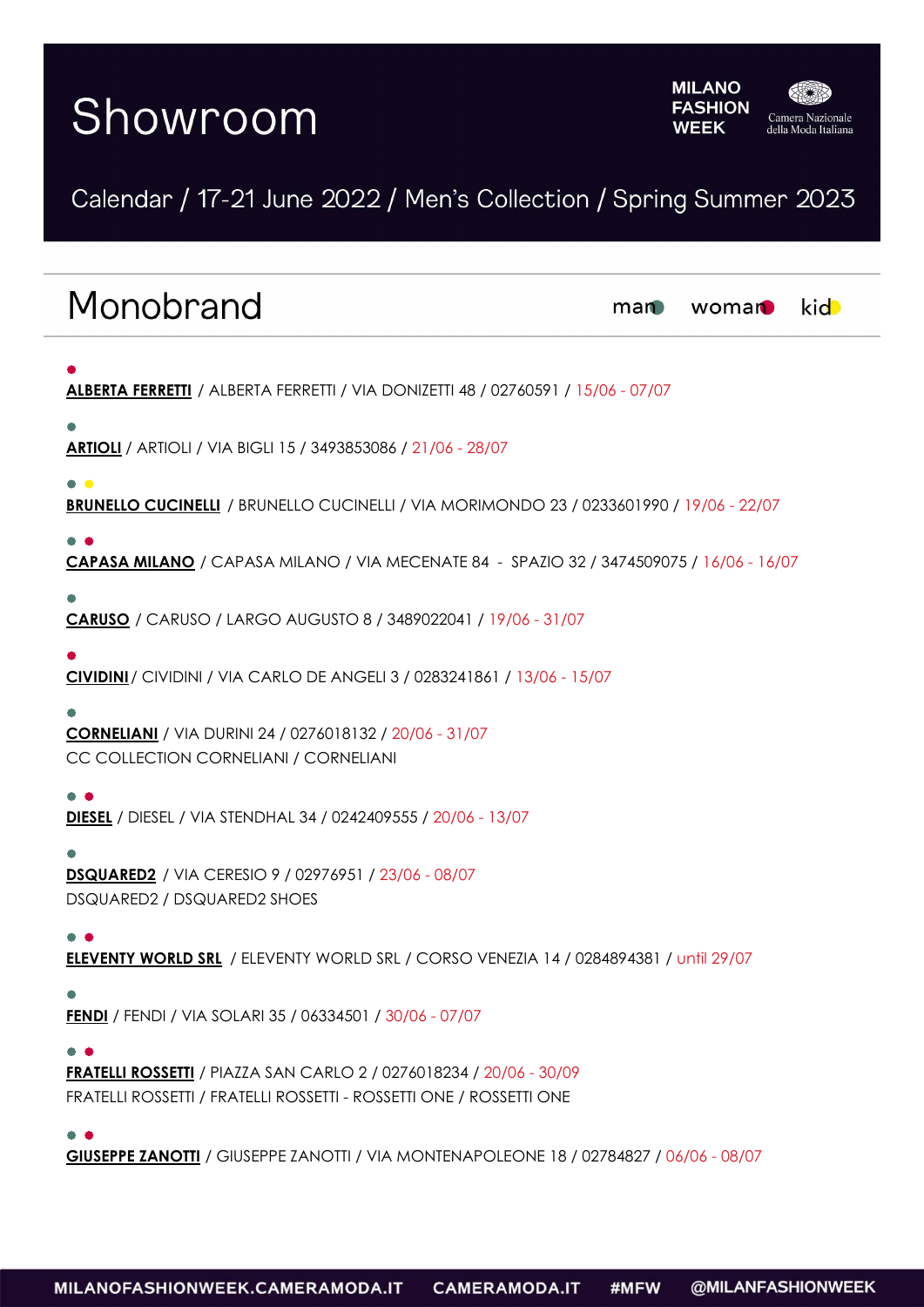# Showroom



## Calendar / 17-21 June 2022 / Men's Collection / Spring Summer 2023

| Monobrand                                                                                                                                                                                                                | man | woman | kid |
|--------------------------------------------------------------------------------------------------------------------------------------------------------------------------------------------------------------------------|-----|-------|-----|
| <b>HOGAN</b> / HOGAN / VIA SAVONA 56 / 0277225700 / until 06/07                                                                                                                                                          |     |       |     |
| K-WAY / VIA DELL' APRICA 12 / 3492752168 / 18/06 - 15/07<br>K-WAY / K-WAY R&D / SEBAGO OUTSIDES                                                                                                                          |     |       |     |
| $\bullet$ $\bullet$<br>KITON / VIA PONTACCIO 21 / 0284137400 / 18/06 - 22/07<br>KITON / KITON DONNA / KNT                                                                                                                |     |       |     |
| <b>LANCEL</b> / LANCEL / PIAZZA SAN BABILA 5 / 0237052501 - 3488718448 / until 15/07                                                                                                                                     |     |       |     |
| <b>MORESCHI</b> / MORESCHI UOMO / VIA MANZONI 12 / 0276280667 / 20/06 - 08/10                                                                                                                                            |     |       |     |
| PHILOSOPHY DI LORENZO SERAFINI / PHILOSOPHY DI LORENZO SERAFINI / VIA GAETANO DONIZETTI 48<br>02760591 / 13/06 - 05/07                                                                                                   |     |       |     |
| PIQUADRO / PIQUADRO / PIAZZA SAN BABILA 5 / 02 37052501 - 3488718448 / 21/06 - 20/09                                                                                                                                     |     |       |     |
| <b>RODO</b> / RODO / VIA MARCONA 3 / 3455418982 / 20/06 - 22/07                                                                                                                                                          |     |       |     |
| <b>SERGIO ROSSI</b> / SERGIO ROSSI / VIA PONTACCIO 13 / 027632081 / 13/06 - 20/07                                                                                                                                        |     |       |     |
| <b>THE BRIDGE</b> / THE BRIDGE / PIAZZA SAN BABILA 5 / 0237052501 - 3488718448 / 14/06 - 20/09                                                                                                                           |     |       |     |
| <b>THERMORE</b> / VIA TORTONA 35 / 0200611711 / 17/06 - 21/06<br>THERMORE ® / THERMORE® CLASSIC / THERMORE® ECODOWN® / THERMORE® ECODOWN® FIBERS /<br>THERMORE® EVODOWN® / THERMORE® FREEDOM / THERMORE® THERMAL BOOSTER |     |       |     |
| $\bullet$ $\bullet$<br>WOOLRICH / WOOLRICH / VIA ELIA LOMBARDINI 18 / SALVETTI / 21/06 - 20/07                                                                                                                           |     |       |     |

**ZEGNA** / ZEGNA / VIA SAVONA 56/A / 02422091 / 23/06 - 07/07